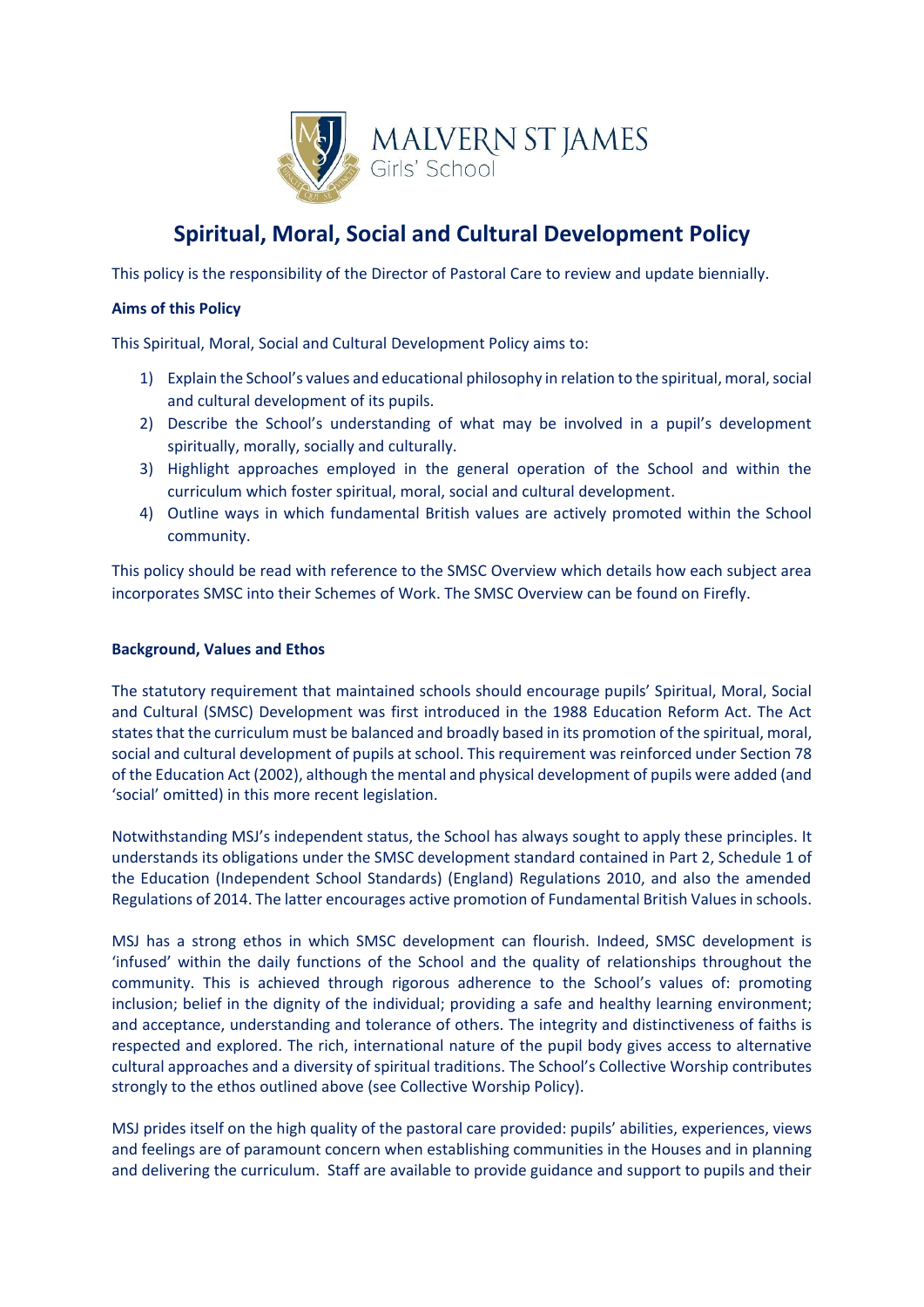families. Both formal and informal reporting structures are in place to enable pupils, parents and staff to raise concerns and express views. The risk of radicalisation is mitigated and reduced through the pastoral and safeguarding procedures actioned by the School (see Safeguarding and Protecting Children Policy; Preventing Radicalisation Policy).

The School curriculum aims to promote pupils' SMSC development and to prepare pupils from Reception to year 13 for the opportunities, responsibilities and aspirations of life within and beyond the School. The values of SMSC are imbedded within the curriculum, although clearly some subject areas will make a greater contribution in more overt and specific ways, e.g. PSHEEC, Religious Studies. The Prep Department has SMSC plenary question cards which are written into lesson planning and evaluated afterwards. The SMSC/Fundamental British Values (FBV) document on Firefly indicates the ways in which Departments signpost and support SMSC and FBV. The Enrichment programme, sports and co-curricular activities also contribute significantly to the pupils' SMSC development.

## **Nature of Spiritual, Moral, Social and Cultural Development**

Spiritual, moral, social and cultural development is concerned with the following concepts, beliefs and values.

#### **Spiritual Development concerns:**

- A sense of awe, wonder and mystery
- Insights into personal existence which are of enduring worth
- Valuing a non-material, immeasurable dimension to life
- The relationship between belief and behaviour
- A sense of being part of a greater whole
- A search for meaning and purpose
- The attribution of meaning to experience
- Feelings, experiences and emotions

#### **Moral Development concerns:**

- Knowledge of the codes and conventions of conduct agreed by British society
- Having the will to behave morally as a point of principle
- Being able to articulate attitudes and values
- Recognising the moral dimensions to situations
- Developing a socially acceptable set of values and principles
- Recognising that values and attitudes change over time
- Making judgements on issues by applying moral principles, insights and reasoning
- Taking responsibility for one's own actions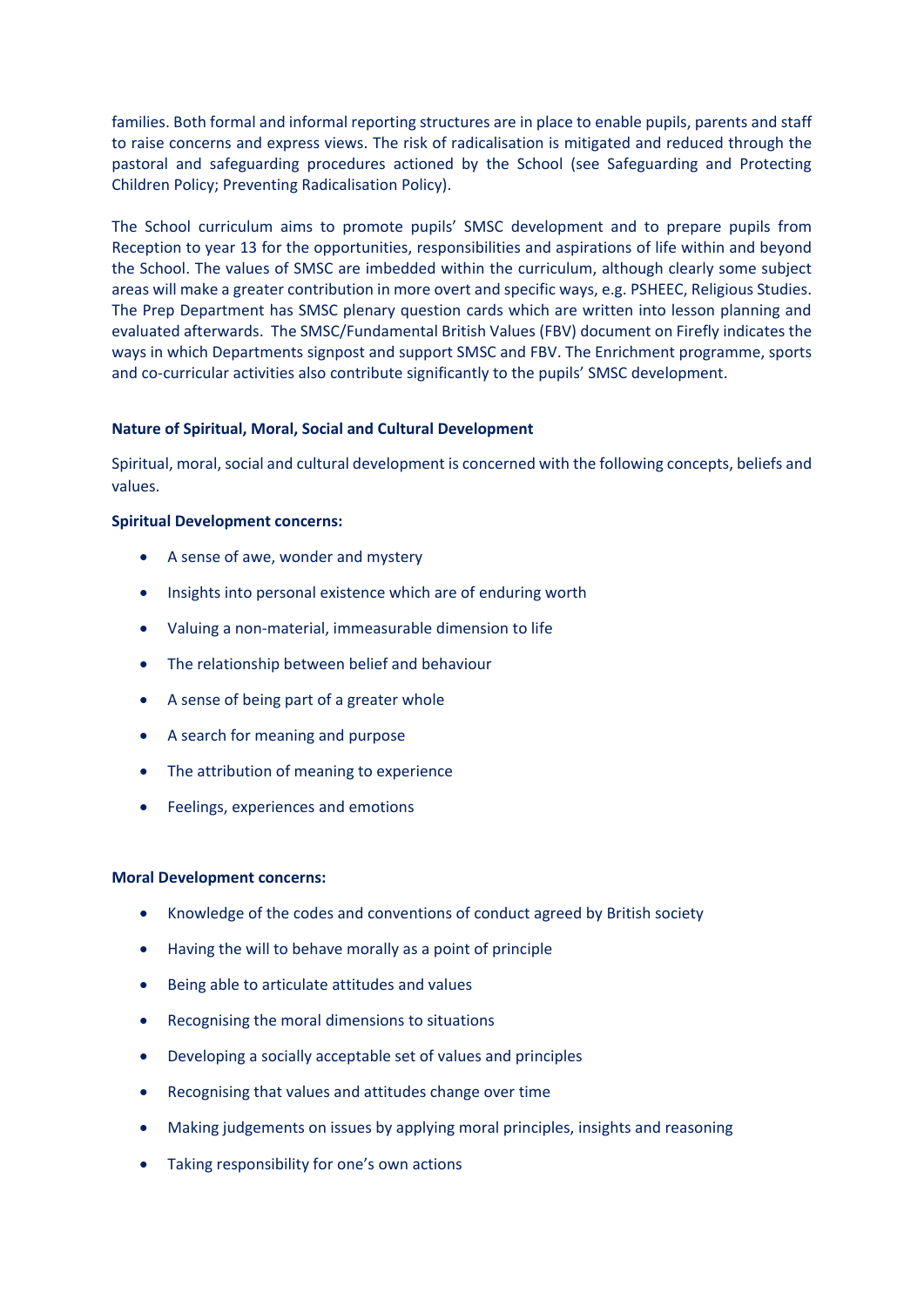- Behaving consistently in accordance with principles
- Understanding the consequences of actions for self and for others
- Recognising greater needs, which may extend beyond self-interest
- Distinguish right from wrong and respect the civil and criminal law of England

### **Social Development concerns:**

- The progressive acquisition of the competencies and qualities needed to play a full part in society
- Treating all members of the community with equal respect and with regard to the protected characteristic cited in the Equality Act 2010
- Understanding of the institutions, structures and processes of society
- Being able to adjust to a range of social contexts by appropriate and sensitive behaviour
- Being able to make a personal contribution to the well-being of the group
- The ability to exercise responsibility and initiative
- Being able to participate positively, cooperatively and productively within local and a wider society
- Knowing how different societies function and are organised
- Understanding how what is learnt in the curriculum relates to life in society
- Being able to take on the roles of a team leader, mentor and team worker

## **Cultural Development concerns:**

- Understanding of beliefs, customs, traditions, values, knowledge and skills which form the basis for identity and cohesion in society
- Recognition of and respect for the rights of others to belong to a different cultural tradition, with its specific customs, dress and food
- Knowledge of the nature, roots and key features of cultural traditions and groups within society
- The practice of tolerance and harmony in relation to the beliefs and ideas of others
- The capacity to relate what is learnt to an appreciation of wider cultural aspects of society
- Developing and strengthening the cultural interests of pupils in relation to the expressive arts
- Exposing pupils to a breadth of stimuli in order to allow them to develop new interests
- Extending horizons beyond the immediate to the highest artistic, musical and literary achievements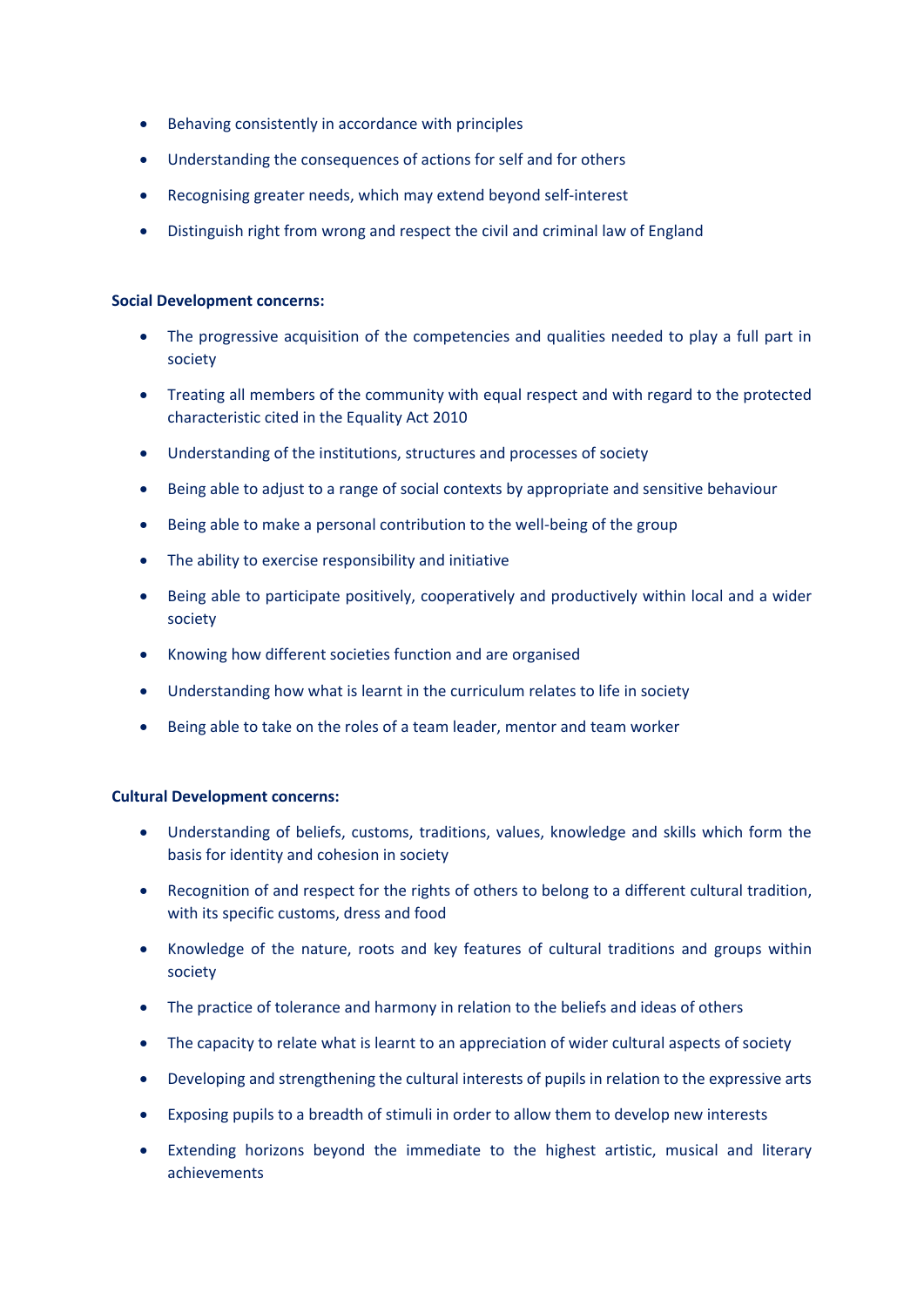- Understanding the diversity of religious, social, aesthetic, ethnic and political traditions and practices
- Being able to evaluate the quality and worth of cultural achievements with appreciation and respect

## **Fundamental British Values**

The Prevent Strategy introduced by the government in 2011 included a commitment to strengthen the SMSC standard in terms of respecting fundamental British values. In September 2014, the requirement changed so that fundamental British values should now be actively promoted, and not merely respected.

Fundamental British values focus upon:

- Democracy
- The rule of law
- Individual liberty
- Mutual respect and tolerance of those with different faiths and beliefs

At MSJ, there is a clear concern for the embedding of fundamental British values, and the success of this aim will be measured through ongoing evaluation of the pupils' work in the curriculum as well as regular and informal assessments of the 'health' of the School community in meetings of the Senior Leadership Team and the School Council (governing body). Opinions or behaviour that undermine or are contrary to fundamental British values will be challenged inside and outside of the classroom. All arbitrary discrimination and partisan political views will be robustly resisted. Steps are taken to ensure that where political issues are brought to the attention of pupils, they are offered a balanced presentation of opposing viewpoints (see Visiting Speaker Policy).

The understanding and knowledge expected of pupils is outlined in Standard 5(a), paragraph 7 of the Department for Education advice, November 2014 (p. 6f):

- An understanding of how citizens can influence decision-making through the democratic process;
- An appreciation that living under the rule of law protects individual citizens and is essential for their wellbeing and safety;
- An understanding that there is a separation of power between the executive and the judiciary, and that while some public bodies such as the police and the army can be held to account through Parliament, others such as the courts maintain independence;
- An understanding that the freedom to hold other faiths and beliefs is protected in law;
- An acceptance that people having different faiths or beliefs to oneself (or having none) should be accepted and tolerated, and should not be the cause of prejudicial or discriminatory behaviour; and
- An understanding of the importance of identifying and combatting discrimination.

MSJ will aim to achieve some of these objectives explicitly within the curriculum. However, the knowledge and understanding of pupils will also be fostered by a broad variety of approaches and activities outside of the classroom including, but not limited to: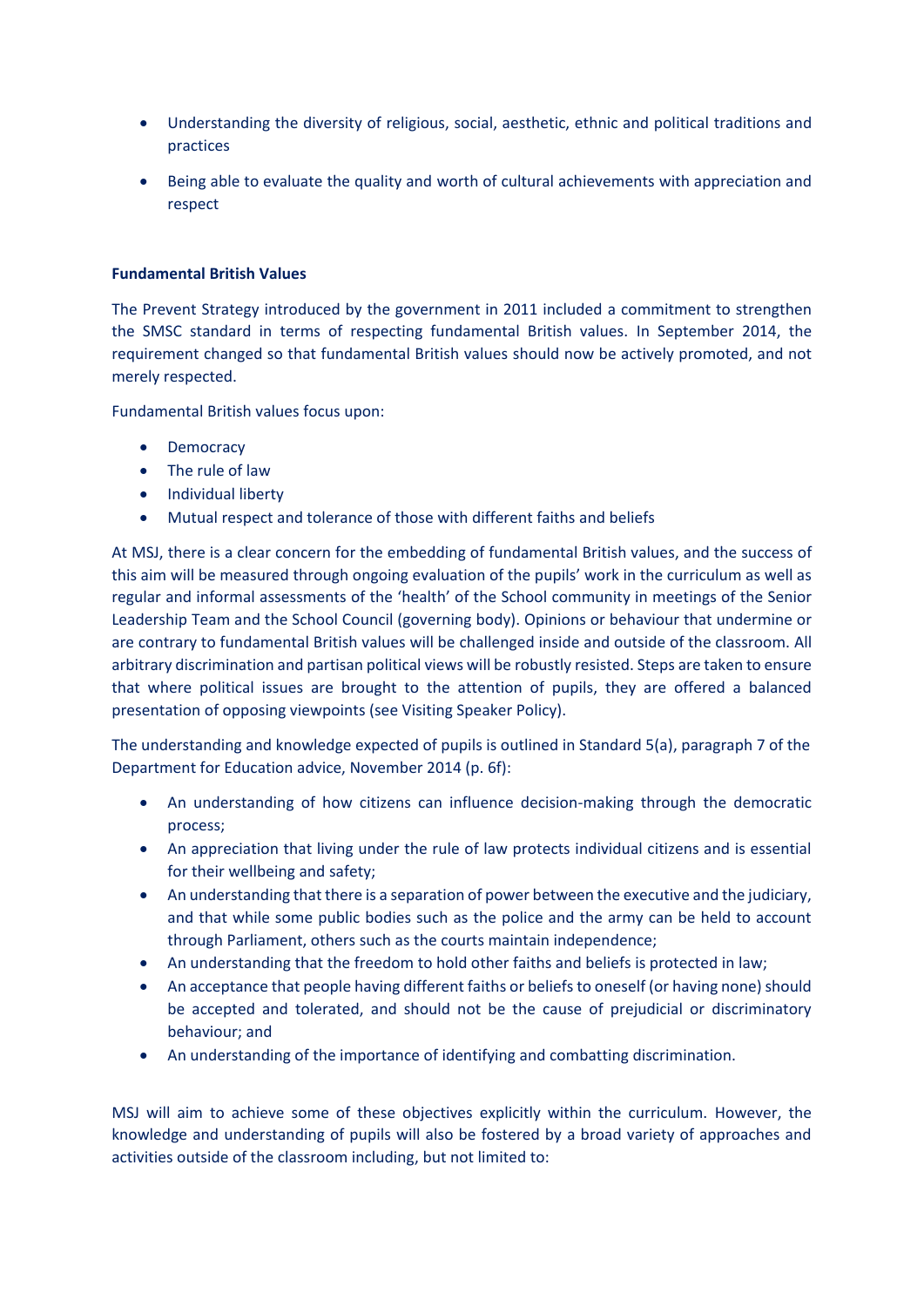- Assemblies
- The Enrichment Programme
- Code of Conduct
- D of E Awards
- Pupil Voice
- Surveys of pupils
- Pupil Councils
- Anti-bullying forum, survey and ambassadors
- Monitoring of pupil well-being by Tutors, Heads of Year, House staff, Director of Pastoral Care and Health and Wellbeing staff
- Mock elections
- Subject Ambassadors
- Buddies System in Prep
- Digital Leaders
- Prep Friendship Drop-In
- Leadership roles in classes, Houses, 'Ships', and sports teams
- Objective, non-confessional World Religions approaches in Religious Studies
- Model United Nations
- Quote of the Week
- Weekly Newsflash Activities
- Co-curricular activities and clubs
- Celebrations in School of the festivals and anniversaries of religious and ethnic groups
- Theme exploration in Expressive Arts
- Partnerships with international schools in The Gambia and Kenya
- House Charities, Charities Committee and fundraising
- International visits cultural, educational, sport
- International visitors to School
- Young Enterprise
- Somerville Suppers
- Social Graces Suppers
- Quest exploring theological, philosophical, moral and spiritual issues
- Christian Union
- House Blessings and Prayers